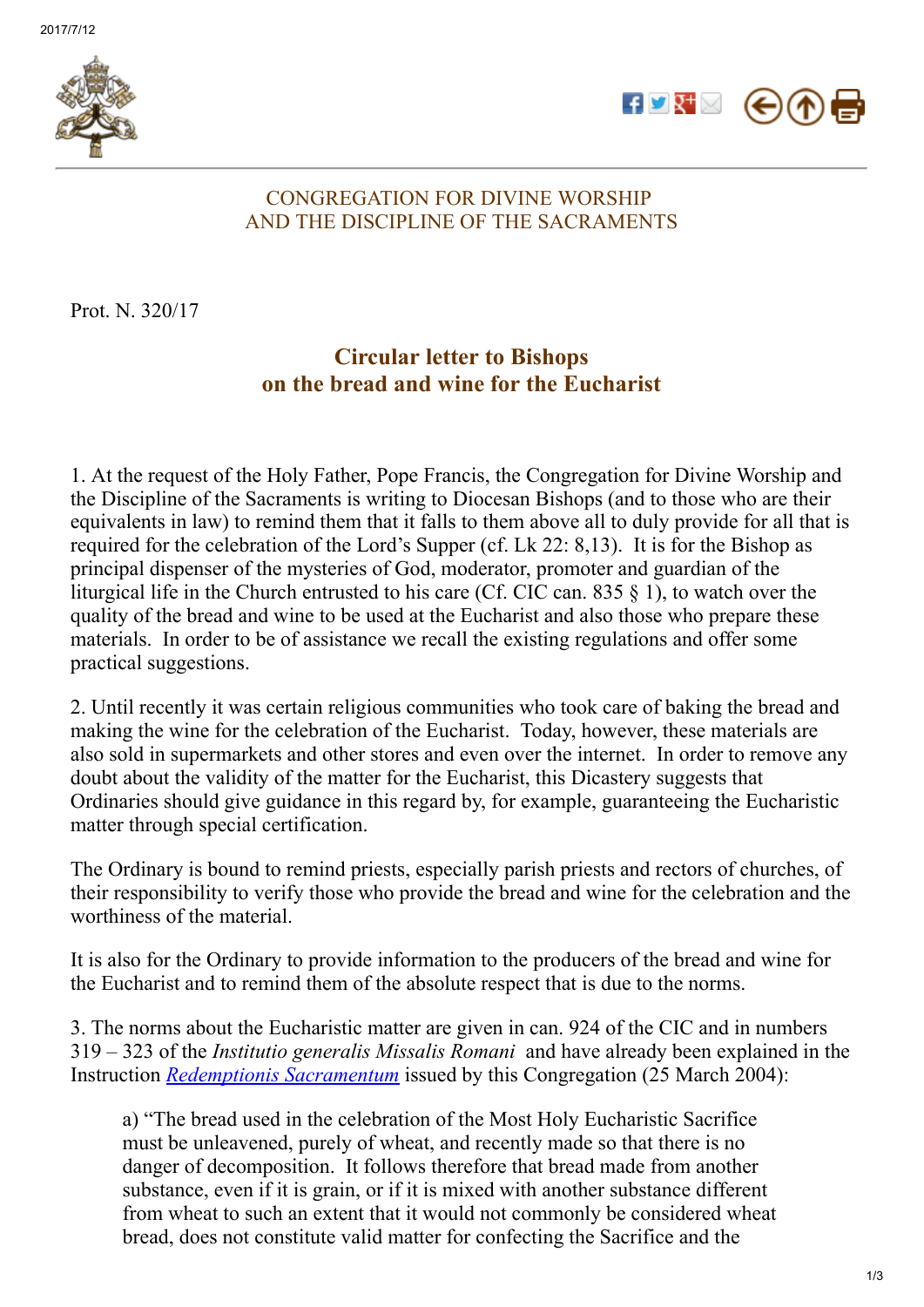Eucharistic Sacrament. It is a grave abuse to introduce other substances, such as fruit or sugar or honey, into the bread for confecting the Eucharist. Hosts should obviously be made by those who are not only distinguished by their integrity, but also skilled in making them and furnished with suitable tools"  $(n. 48)$  $(n. 48)$ .

b) "The wine that is used in the most sacred celebration of the Eucharistic Sacrifice must be natural, from the fruit of the grape, pure and incorrupt, not mixed with other substances. […] Great care should be taken so that the wine intended for the celebration of the Eucharist is well conserved and has not soured. It is altogether forbidden to use wine of doubtful authenticity or provenance, for the Church requires certainty regarding the conditions necessary for the validity of the sacraments. Nor are other drinks of any kind to be admitted for any reason, as they do not constitute valid matter" (n. [50\)](http://www.vatican.va/roman_curia/congregations/ccdds/documents/rc_con_ccdds_doc_20040423_redemptionis-sacramentum_en.html#Chapter III).

4. In its *Circular Letter to the Presidents of the Episcopal Conferences regarding legitimate variations in the use of bread with a small quantity of gluten and the use of mustum as Eucharistic matter* (24 July 2003, Prot. N. 89/78 – 17498), the [Congregation](http://www.vatican.va/roman_curia/congregations/cfaith/documents/rc_con_cfaith_doc_20030724_pane-senza-glutine_en.html) for the Doctrine of the Faith published the norms for the celebration of the Eucharist by persons who, for varying and grave reasons, cannot consume bread made in the usual manner nor wine fermented in the normal manner:

a) "Hosts that are completely gluten-free are invalid matter for the celebration of the Eucharist. Low-gluten hosts (partially gluten-free) are valid matter, provided they contain a sufficient amount of gluten to obtain the confection of bread without the addition of foreign materials and without the use of procedures that would alter the nature of bread" (A. 1-2).

b) "*Mustum*, which is grape juice that is either fresh or preserved by methods that suspend its fermentation without altering its nature (for example, freezing), is valid matter for the celebration of the Eucharist" (A. 3).

c) "The Ordinary is competent to give permission for an individual priest or layperson to use low-gluten hosts or mustum for the celebration of the Eucharist. Permission can be granted habitually, for as long as the situation continues which occasioned the granting of permission" (C. 1).

5. The same Congregation also decided that Eucharistic matter made with genetically modified organisms can be considered valid matter (cf. Letter to the Prefect of the Congregation for Divine Worship and the Discipline of the Sacraments, 9 December 2013, Prot. N. 89/78 – 44897).

6. Those who make bread and produce wine for use in the Mass must be aware that their work is directed towards the Eucharistic Sacrifice and that this demands their honesty, responsibility and competence.

7. In order to facilitate the observance of the general norms Ordinaries can usefully reach agreement at the level of the Episcopal Conference by establishing concrete regulations. Given the complexity of situations and circumstances, such as a decrease in respect for the sacred, it may be useful to mandate a competent authority to have oversight in actually guaranteeing the genuineness of the Eucharistic matter by producers as well as those responsible for its distribution and sale.